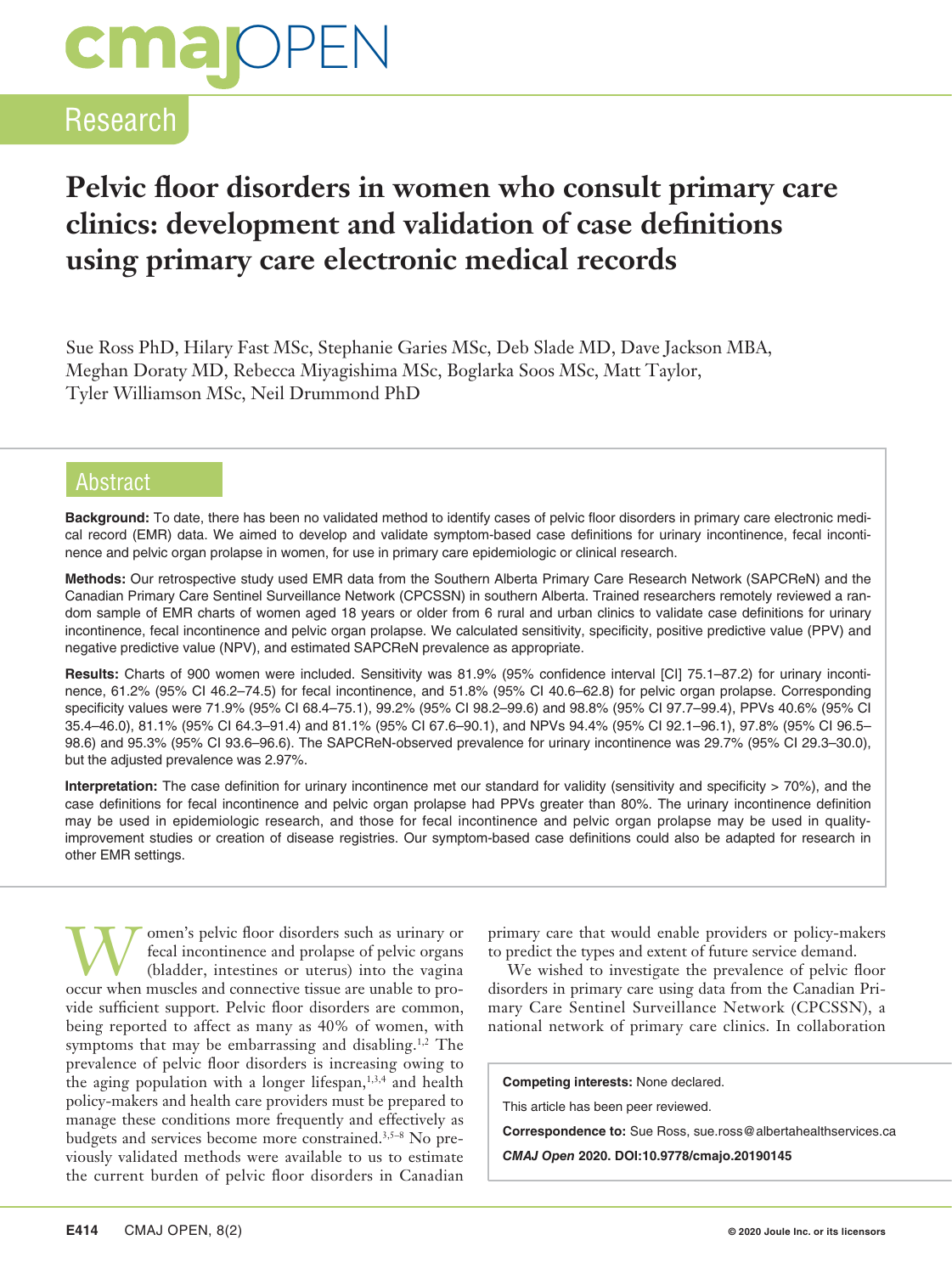Research

**OPEN** 

with the Southern Alberta Primary Care Research Network (SAPCReN), we then used the CPCSSN methods<sup>9</sup> with the aim of developing and validating case definitions for pelvic floor disorders in women who consult primary care providers.

#### **Methods**

This was a 2-part retrospective study. In the first part, we used the regional SAPCReN–CPCSSN database to develop and refine case definition algorithms to identify women with urinary incontinence, fecal incontinence or pelvic organ prolapse.

In the second part, we investigated the diagnostic accuracy of the case definition algorithms compared with the reference standard of detailed review of primary care electronic medical record (EMR) charts. Validated CPCSSN case definitions were already available for 8 chronic conditions: chronic obstructive pulmonary disease, dementia, depression, diabetes, epilepsy, hypertension, osteoarthritis and parkinsonism.9 The definitions were based on combinations of codes in the EMR data fields: encounter diagnoses, "problem list," billing, medications prescribed, referrals made and physiologic data (such as height, weight and blood pressure). We also investigated the prevalence of these disorders using the CPSSN data.

#### **Setting**

In Canada's universal publicly funded health care system, family medicine clinics provide the first point of contact for patients seeking health care, including women concerned about their pelvic floor disorders.<sup>2</sup> Many primary care clinics use EMRs to record patient encounters and support all aspects of clinical care.10 The CPCSSN was established in 2005 to provide a data source to support clinical research and national chronic disease surveillance.

#### **Development of case definition algorithms**

Our population for the development phase was 55 335 female patients aged 18 years or older registered in the SAPCReN– CPCSSN database at the time of the initial data extraction for this study, in December 2014.

We based the preliminary case definitions of pelvic floor disorders on previous work that outlined relevant *International Classification of Diseases, 9th Revision* (clinical modification) (ICD-9-CM) diagnostic, procedural codes and textual descriptors.5,7,11 We supplemented these codes with further textual and ICD-9 descriptors and Anatomical Therapeutic Chemical pharmacological codes<sup>12</sup> for medications used for "urinary frequency and incontinence." The preliminary definitions were reviewed for face validity by a urogynecology clinic primary care physician (D.S.) and revised as necessary. The algorithms were applied to the relevant fields within the SAPCReN–CPCSSN database.

The final case definition algorithms incorporated 3 elements: ICD-9-CM diagnostic codes, textual descriptors and relevant drugs (Appendix 1, available at www.cmajopen.ca/ content/8/2/E414/suppl/DC1). These generated prevalence

estimates were similar to the existing evidence and were thus selected for validation.

#### **Validation study**

Validation of the proposed case definition algorithms tested the accuracy of the algorithms compared with detailed review of the primary care EMR chart (reference standard). Consenting SAPCReN physicians working in 6 rural and urban clinics across southern Alberta allowed reviewers (S.R., H.F., D.S., M.D., R.M.) to access their patients' EMR charts remotely. Two different EMR system vendors were represented. From each physician's panel, a random sample of eligible women (aged  $\geq$  18 yr) was identified. Women were excluded if they did not have a valid personal health number (a unique identifier for all residents in Alberta registered with the provincial health care insurance plan), if they had died, or if their care provider no longer participated in SAPCReN–CPCSSN.

We developed a data collection tool to facilitate EMR data abstraction and ensure completeness of each review. The tool included all the specific terms described in Appendix 1, with check boxes for each item. Five reviewers took part in the chart review: 3 principal reviewers (S.R., H.F., R.M.), 1 expert arbitrator (D.S.) and an assistant reviewer (M.D.). Reviewers were blinded to each other's as well as the algorithms' designation of charts as cases or noncases. The entire EMR chart was reviewed, including clinic staff notes, copies of laboratory or procedure results, and referrals attached to the patient record. Only information needed to define cases or noncases was derived from the EMR. No personally identifying patient information was recorded. All reviewers attended training sessions to ensure familiarity with the relevant EMRs, the data collection tool and application of the case definitions. Uncertain cases were discussed and resolved at biweekly meetings involving all reviewers, with the expert knowledge of the urogynecology clinic primary care physician (D.S.) guiding consensus.

For each of the 3 conditions (any urinary incontinence, any fecal incontinence and any pelvic organ prolapse), women were classified as cases if any of the descriptor elements were present anywhere in their EMR data, and as noncases if the elements were absent. For each woman, we used the personal health number to link the outcomes of the case definition algorithms to the results of detailed EMR chart review.

We tested interrater reliability among the 3 principal reviewers using a subsample of 10 charts from 1 specific EMR (weighted to include at least 1 case for each definition). We used the Fleiss κ statistic to determine consistency among reviewers.<sup>13</sup>

#### Sample size for validation

The estimated sample size for the study was 1000 EMR charts. Assuming a sensitivity of 80% for each of the conditions under study and prevalence estimates of 8% for urinary incontinence, 4% for fecal incontinence and 5% for pelvic organ prolapse,<sup>1</sup> the sample of 1000 charts would ensure a margin of error for the sensitivity estimate of no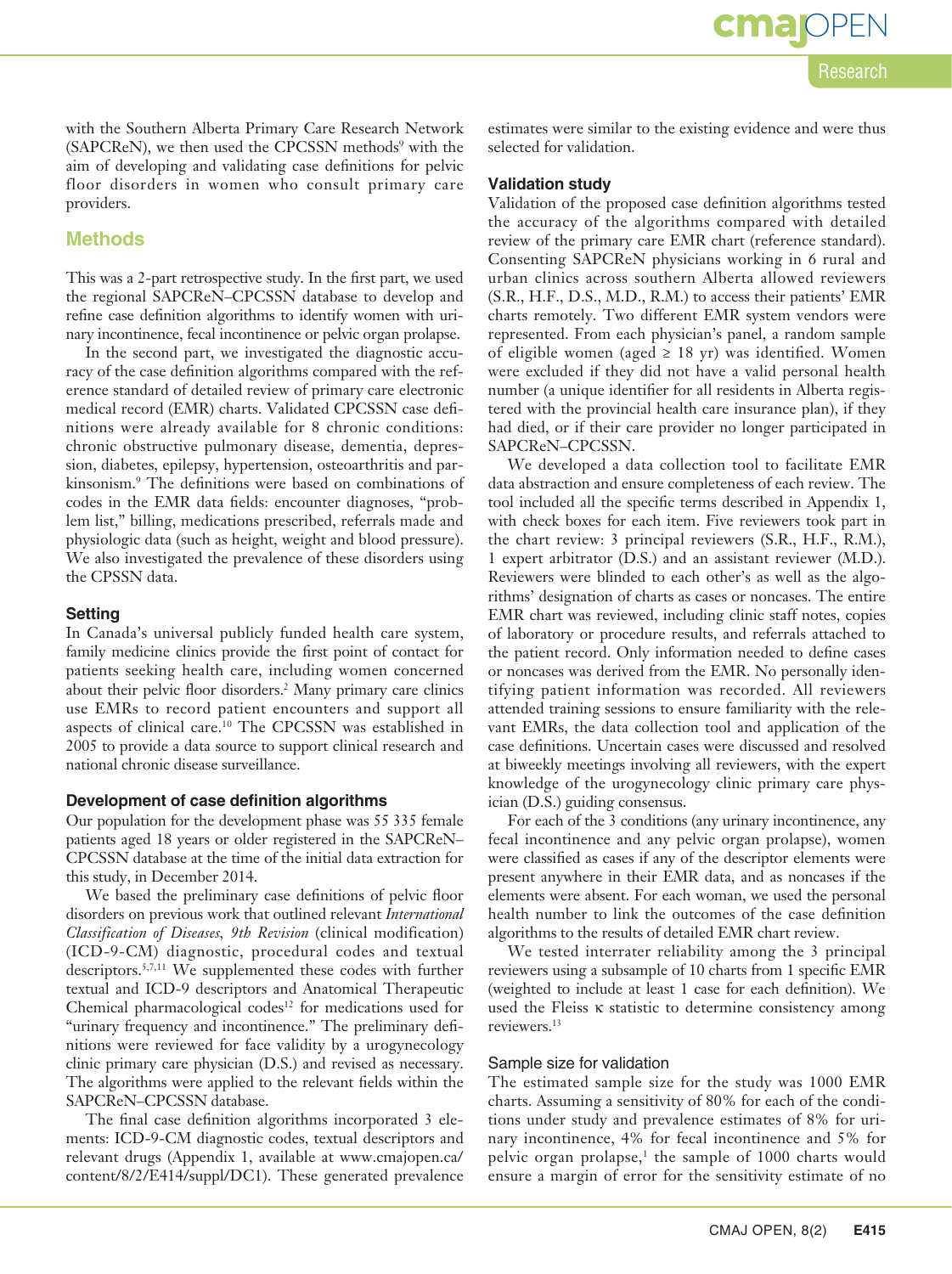**cmapPEN** 

#### Research

more than 15% for any condition and a margin of error of no more than 10% for urinary incontinence.

#### Sampling of electronic medical record charts

Stratification was carried out for the validation study, with 10% of EMR charts selected randomly from among women less than 55 years old and 90% selected randomly from among those aged 55 years or older, in order to intentionally inflate the prevalence of pelvic floor disorders within the sample.9 Because the expected prevalence of fecal incontinence was lower than that of the other disorders,<sup>9</sup> we augmented the sample by selecting all 49 fecal incontinence cases remaining in the participating sites and interspersing them randomly among the sample charts.

After review of the charts at the first 3 clinics, 1 of the 2 EMR vendors unexpectedly removed a patient-specific identifier from the search interface during a system upgrade, which meant we were unable to search for our sample cases in that vendor's charts. We generated a second sample from sites using the other vendor's system.

The initial sample of 1050 patients was generated in December 2014, the second sample was generated in February 2015, and the EMR chart review was completed in June 2015.

#### **Statistical analysis**

We analyzed the data using Stata (StataCorp) with the exception of the Fleiss κ statistic, which was calculated with SAS (SAS Institute). We used simple descriptive statistics to characterize the sample of patients. We assessed the validity of the case definition algorithms in terms of sensitivity, specificity, positive predictive value (PPV) and negative predictive value (NPV) with 95% confidence intervals (CIs) for each, according to reporting guidelines.<sup>14</sup> Case definitions were considered valid for epidemiologic uses if the sensitivity and specificity were at least 70%. For clinical uses such as case-finding in SAPCReN–CPCSSN data, case definitions were considered valid if PPVs and NPVs were at least 70%.9 To illustrate the use of the case definitions, we estimated the prevalence of the 3 conditions (if appropriate) by applying the validated case definition algorithms to the SAPCReN–CPCSSN data for April–June 2015 for women aged 18 years or older.

#### **Ethics approval**

Ethics approval was provided by the University of Alberta Health Research Ethics Board and University of Calgary Conjoint Health Research Committee.

#### **Results**

We conducted the final analysis using the charts of 900 patients from the 6 primary care medicine clinic sites (Figure 1, Table 1).

Interrater reliability testing showed acceptable agreement among the 3 reviewers for all 3 case definitions: there was substantial agreement for urinary incontinence ( $\kappa = 0.76, 95\%$ CI 0.42–1.00), and excellent agreement for fecal incontinence

 $(\kappa = 0.81, 95\% \text{ CI } 0.38 - 1.00)$  and pelvic organ prolapse  $(\kappa = 1, 1)$ 95% CI 1.00–1.00).

Table 2 summarizes the diagnostic accuracy of the 3 case definition algorithms. The sensitivity was 81.9% (95% CI 75.1–87.2) for urinary incontinence, 61.2% (95% CI 46.2– 74.5) for fecal incontinence and 51.8% (95% CI 40.6–62.8) for pelvic organ prolapse, and the specificity was 71.9% (95% CI 68.4–75.1), 99.2% (95% CI 98.2–99.6) and 98.8% (95% CI 97.7–99.4), respectively. The corresponding PPVs were 40.6% (95% CI 35.4–46.0), 81.1% (95% CI 64.3–91.4) and 81.1% (95% CI 67.6–90.1), and NPVs 94.4% (95% CI 92.1– 96.1), 97.8% (95% CI 96.5–98.6) and 95.3% (95% CI 93.6–96.6).

The definition of urinary incontinence was found to be valid according to our predefined criteria (> 70% for sensitivity and specificity), so we calculated the prevalence of urinary incontinence in the complete SAPCReN–CPCSSN data for women aged 18 years or older. The observed prevalence was 23 929/80 694 (29.7%, 95% CI 29.3–30.0). Because of concern about levels of misclassification suggested by the sensitivity and specificity values, we calculated



**Figure 1:** Flow diagram showing selection of sample of electronic medical record (EMR) patient charts for analysis. Note: CPCSSN = Canadian Primary Care Sentinel Surveillance Network, SAPCReN = Southern Alberta Primary Care Research Network. \*Anonymous data from these women were used to develop the case definitions. †Case definition algorithms for pelvic floor disorders were applied to these charts.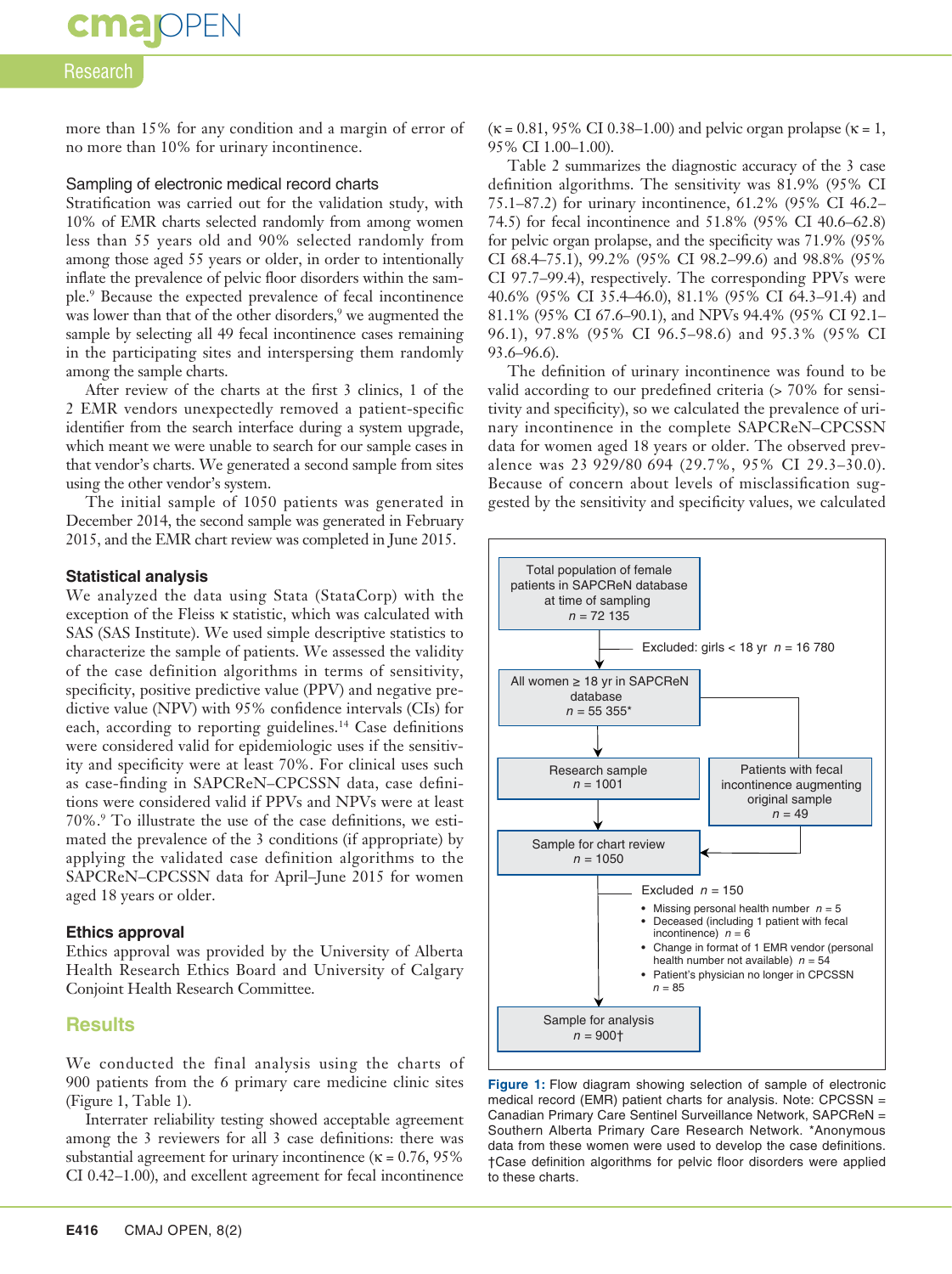# **OPEN**

#### Research

| Table 1: Characteristics of sample for detailed review of the<br>primary care electronic medical record chart ( $n = 900$ ) |         |                                  |                 |                  |  |  |  |  |  |
|-----------------------------------------------------------------------------------------------------------------------------|---------|----------------------------------|-----------------|------------------|--|--|--|--|--|
| Clinic                                                                                                                      | Setting | No. of patients<br>(% of sample) | Mean age,<br>yr | Age range,<br>yr |  |  |  |  |  |
| А                                                                                                                           | Urban   | 85(9.4)                          | 66              | $23 - 99$        |  |  |  |  |  |
| B                                                                                                                           | Urban   | 97 (10.8)                        | 65              | $22 - 93$        |  |  |  |  |  |
| C                                                                                                                           | Urban   | 180 (20.0)                       | 62              | 19-103           |  |  |  |  |  |
| D                                                                                                                           | Rural   | 181 (20.1)                       | 68              | $28 - 97$        |  |  |  |  |  |
| F                                                                                                                           | Rural   | 179 (19.9)                       | 67              | $22 - 95$        |  |  |  |  |  |
| F                                                                                                                           | Urban   | 178 (19.8)                       | 62              | 18–98            |  |  |  |  |  |

the Rogan-Gladen estimator,<sup>15</sup> which yielded an adjusted "true" prevalence of 2.97%.

We did not calculate the prevalence of fecal incontinence and pelvic organ prolapse for the complete SAPCReN data because neither of these definitions met our predefined characteristics of validity for epidemiologic purposes. They met the predefined characteristics of validity for clinical uses such as case-finding.

#### **Interpretation**

With random selection of primary care patients from SAPCReN physicians, our results show that the SAPCReN– CPCSSN database may be used to apply complex symptombased case definitions for pelvic floor disorders (urinary incontinence, fecal incontinence and pelvic organ prolapse), incorporating a variety of textual and coded items to identify cases for epidemiologic research. High PPVs and NPVs for the case definitions for fecal incontinence and pelvic organ

prolapse suggest their suitability for clinical applications, such as quality improvement or creation of disease registries, or establishing research cohorts for observational studies.16 Acceptable values for sensitivity and specificity mean that our definition of urinary incontinence may be used to estimate the prevalence of urinary incontinence, bearing in mind that it may be necessary to apply relevant statistical methods (such as the Rogan-Gladen estimator<sup>15</sup> or a Bayesian approach<sup>17</sup>) to adjust for possible misclassification.

In studies of US ambulatory care administrative databases, investigators used case definitions based on ICD-9 diagnoses and billing codes alone, without evidence of definitional validity.5,7,11 In contrast, our study reports the measurement characteristics of our case definitions.

With our validated case definition for urinary incontinence, the observed prevalence among women was 29.7% (95% CI 29.3–30.0); adjustment for possible misclassification error with the Rogan–Gladen estimator<sup>15</sup> yielded a true prevalence as 2.97%. It is likely that the actual prevalence is somewhere between those estimates, which casts doubt on higher published estimates of urinary incontinence prevalence. Both our estimates are below the range of published population prevalence estimates  $(30\% - 60\%)^{1,3}$ , which often rely on selfreported symptom questionnaires in selected populations. Our findings reflect the situation for primary care patients, who must overcome their discomfort about discussing these topics and consult a primary care provider<sup>3,18</sup> in order to be identified as having pelvic floor disorders. The care provider must also judge that the women's concerns are sufficiently relevant to record them in the EMR. Thus, only women with problematic symptoms would be likely to appear in the SAPCReN–CPCSSN database, fewer than might report symptoms in an anonymous questionnaire.<sup>2,3,18</sup>

| Table 2: Results of validation of case definition algorithms for urinary incontinence, fecal incontinence and pelvic organ prolapse |              |                   |     |                     |                         |                  |                  |  |  |  |
|-------------------------------------------------------------------------------------------------------------------------------------|--------------|-------------------|-----|---------------------|-------------------------|------------------|------------------|--|--|--|
| Case definition                                                                                                                     | Chart review |                   |     | Sensitivity         |                         |                  |                  |  |  |  |
| algorithm; disorder                                                                                                                 | Cases        | Total<br>Noncases |     | (95% CI)            | Specificity<br>(95% CI) | PPV (95% CI)     | NPV (95% CI)     |  |  |  |
| Urinary<br>incontinence                                                                                                             |              |                   |     |                     |                         |                  |                  |  |  |  |
| Cases                                                                                                                               | 140          | 205               | 345 | 81.9 (75.1-87.2)    | 71.9 (68.4–75.1)        | 40.6 (35.4–46.0) | 94.4 (92.1-96.1) |  |  |  |
| <b>Noncases</b>                                                                                                                     | 31           | 524               | 555 |                     |                         |                  |                  |  |  |  |
| Total                                                                                                                               | 171          | 729               | 900 |                     |                         |                  |                  |  |  |  |
| <b>Fecal incontinence</b>                                                                                                           |              |                   |     |                     |                         |                  |                  |  |  |  |
| Cases                                                                                                                               | 30           | 7                 | 37  | $61.2(46.2 - 74.5)$ | 99.2 (98.2-99.6)        | 81.1 (64.3-91.4) | 97.8 (96.5-98.6) |  |  |  |
| <b>Noncases</b>                                                                                                                     | 19           | 844               | 863 |                     |                         |                  |                  |  |  |  |
| Total                                                                                                                               | 49           | 851               | 900 |                     |                         |                  |                  |  |  |  |
| Pelvic organ<br>prolapse                                                                                                            |              |                   |     |                     |                         |                  |                  |  |  |  |
| Cases                                                                                                                               | 43           | 10                | 53  | $51.8(40.6 - 62.8)$ | 98.8 (97.7-99.4)        | 81.1 (67.6-90.1) | 95.3 (93.6-96.6) |  |  |  |
| Noncases                                                                                                                            | 40           | 807               | 847 |                     |                         |                  |                  |  |  |  |
| Total                                                                                                                               | 83           | 817               | 900 |                     |                         |                  |                  |  |  |  |
| Note: $CI =$ confidence interval, NPV = negative predictive value, PPV = positive predictive value.                                 |              |                   |     |                     |                         |                  |                  |  |  |  |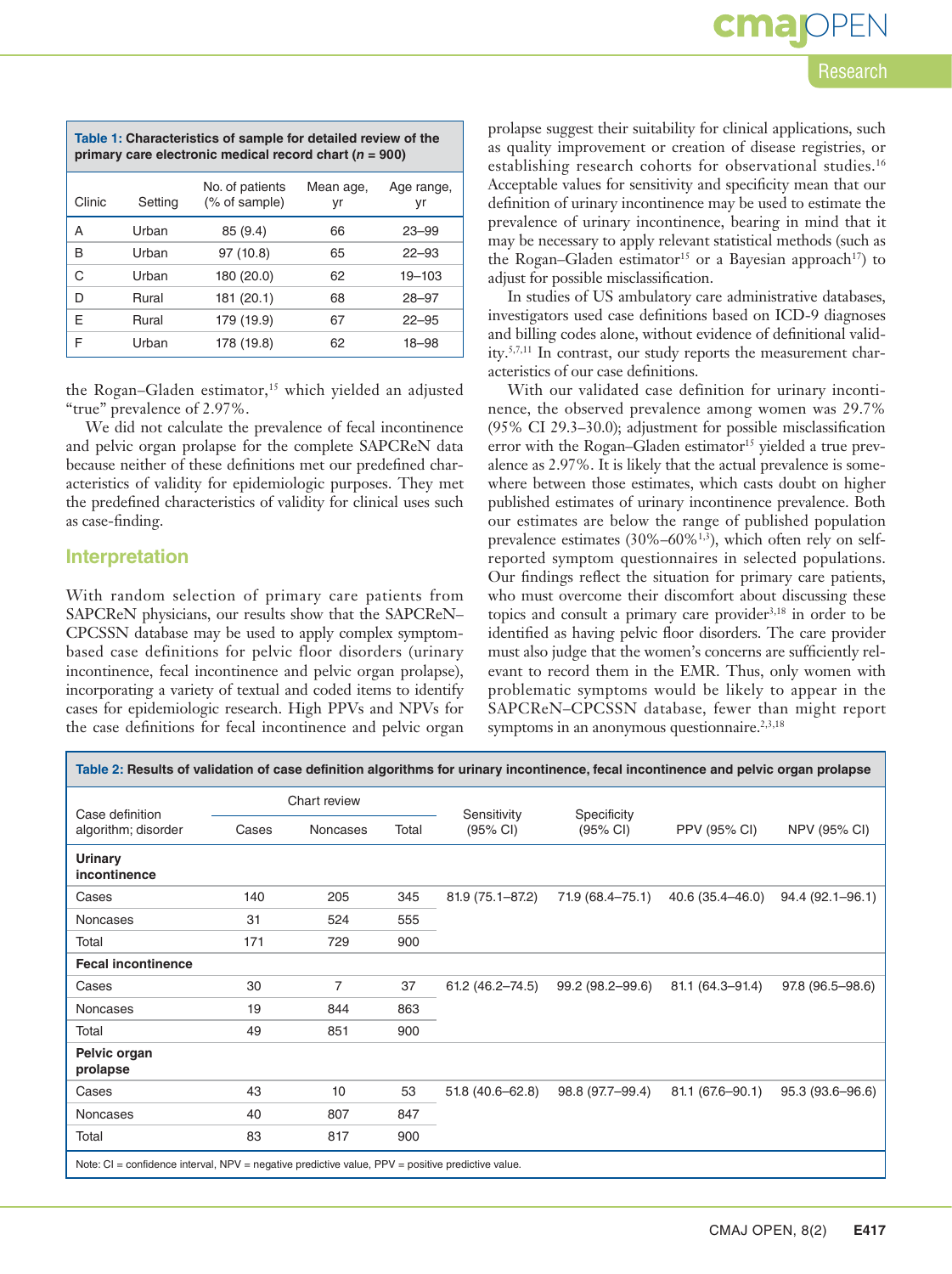## **cmajoPEN**

#### Research

Data from the CPCSSN database have been used to study organization of primary care19–23 and to describe prevalence and risks associated with specific conditions.<sup>24,25</sup> Our study provides a foundation for research into the prevalence and treatment of pelvic floor disorders in women and the increasing burden of pelvic floor disorders.1,3,4 This work will be useful for estimating and predicting workload associated with women's pelvic floor disorders, for example, enabling clinics to predict the need for additional incontinence staff.

Our case definitions may be used to estimate the prevalence of urinary incontinence in other CPCSSN data sets and to develop practice disease registries for managing fecal incontinence and pelvic organ prolapse. These uses are particularly valuable as the population ages and health care planners prepare for growing numbers of older women, with consequent increase in the need for care of pelvic floor disorders. Symptom-based case definitions tend to be complex: our case definitions underwent rigorous review, and our results provide a strong case for validating case definitions before their application in research.

#### **Limitations**

It was difficult to develop case definitions for pelvic floor disorders because EMR data entry is not standardized, and symptoms may be recorded in several parts of the EMR chart. Complex case definitions were needed to capture the variety of descriptions used by different sentinels (Appendix 1). Patient symptoms may be underreported compared to clearly defined physiologic measures, such as blood pressure for hypertension, hemoglobin  $A_{1c}$  level for diabetes or use of highly specific drugs.<sup>2,26</sup> Our research explored "any" report of a pelvic floor disorder; this definition could be refined to look at other time frames, such as "during the past year," as necessary for other research purposes.

Technical aspects of clinical EMRs can cause problems. For example, the unannounced system upgrade of 1 EMR vendor resulted in the loss of a large part of our initial sample. We were able to overcome this problem, but other researchers may not have the luxury of working with different EMRs. Another limitation of CPCSSN EMR data is that patients are associated with individual sentinels. If a sentinel leaves CPCSSN for any reason, data from their patients are no longer included in the database. In addition, there is a reported lack of representativeness of CPCSSN providers and patients.27 We needed only a sample of women stratified based on age less than 55 years, or 55 years or more; therefore, this was not a problem for our research.

#### **Conclusion**

Our case definition for urinary incontinence met our standard for validity (sensitivity and specificity > 70%) and can be used for epidemiologic research. High PPVs for case definitions for fecal incontinence and pelvic organ prolapse mean these definitions can be used in applications such as qualityimprovement studies, cohort studies and creation of disease registries. With the increasing development of primary care data networks worldwide, our research methods should be

useful in studying pelvic floor disorders and in developing other symptom-based algorithms for application to other health conditions encountered in primary care.

#### **References**

- 1. Milsom I, Altman D, Cartwright R, et al. Epidemiology of urinary incontinence (UI) and other lower urinary tract symptoms (LUTS), pelvic organ prolapse (POP) and anal incontinence (AI). In: Abrams P, Cardozo L, editors. *Incontinence*. 6th ed. Bristol (UK): International Continence Society; 2017: 4-144.
- 2. Taylor DW, Cahill JJ. From stigma to the spotlight: a need for patient-centred incontinence care. *Healthc Manage Forum* 2018;31:261-4.
- 3. Minassian VA, Yan X, Lichtenfeld MJ, et al. The iceberg of health care utilization in women with urinary incontinence. *Int Urogynecol J* 2012;23: 1087-93.
- 4. Quiroz LH, White DE, Juarez D, et al. Age effects on pelvic floor symptoms in a cohort of nulliparous patients. *Female Pelvic Med Reconstr Surg* 2012;18: 325-8.
- 5. Sung VW, Hampton B. Epidemiology of pelvic floor dysfunction. *Obstet Gynecol Clin North Am* 2009;36:421-43.
- 6. Sung VW, Raker CA, Myers DL, et al. Ambulatory care related to female pelvic floor disorders in the United States, 1995–2006. *Am J Obstet Gynecol* 2009; 201:508.e1-6.
- 7. Erekson EA, Lopes VV, Raker CA, et al. Ambulatory procedures for female pelvic floor disorders in the United States. *Am J Obstet Gynecol* 2010;203:497.  $e1-5$ .
- Cundiff GW. On the brink: the future of female pelvic medicine and reconstructive surgery in Canada. *J Obstet Gynaecol Can* 2011;33:1253-5.
- 9. Williamson T, Green ME, Birtwhistle R, et al. Validating the 8 CPCSSN case definitions for chronic disease surveillance in a primary care database of electronic health records. *Ann Fam Med* 2014;12:367-72.
- 10. Garies S, Birtwhistle R, Drummond N, et al. Data Resource Profile: national electronic medical record data from the Canadian Primary Care Sentinel Surveillance Network (CPCSSN). *Int J Epidemiol* 2017;46:1091-1092f.
- 11. Sung VW, Washington B, Raker CA. Costs of ambulatory care related to female pelvic floor disorders in the United States. *Am J Obstet Gynecol* 2010; 202:483.e1-4.
- 12. ATC/DDD Index 2016. Oslo (Norway): WHO Collaborating Centre for Drug Statistics Methodology; updated 2019 Dec. 16. Available: https://www. whocc.no/atc\_ddd\_index/ (accessed 2019 June 13).
- 13. Landis JR, Koch G. Measurement of observer agreement for categorical data. *Biometrics* 1977;33:159-74.
- 14. Benchimol EI, Manuel DG, To T, et al. Development and use of reporting guidelines for assessing the quality of validation studies of health administrative data. *J Clin Epidemiol* 2011;64:821-9.
- 15. Rogan WJ, Gladen B. Estimating prevalence from the results of a screening test. *Am J Epidemiol* 1978;107:71-6.
- 16. Lalkhen AG, McCluskey A. Clinical tests: sensitivity and specificity. *Contin Educ Anaesth Crit Care Pain* 2008;8:221-3.
- 17. Speybroeck N, Devleesschauwer B, Joseph L, et al. Misclassification errors in prevalence estimation: Bayesian handling with care. *Int J Public Health* 2013;58: 791-5.
- 18. Shaw C, Tansey R, Jackson C, et al. Barriers to help seeking in people with urinary symptoms. *Fam Pract* 2001;18:48-52.
- 19. Reyes RR, Parker G, Garies S, et al. Team-based comanagement of diabetes in rural primary care. *Can Fam Physician* 2018;64:e346-53.
- 20. Ryan BL, Shadd J, Maddocks H, et al. Methods to describe referral patterns in a Canadian primary care electronic medical record database: modelling multilevel count data. *J Innov Health Inform* 2017;24:888.
- 21. Gagnon J, Lussier MT, MacGibbon B, et al. The impact of antidepressant therapy on glycemic control in Canadian primary care patients with diabetes mellitus. *Front Nutr* 2018;5:4.
- 22. Drummond N, McCleary L, Freiheit E, et al. Antidepressant and antipsychotic prescribing in primary care for people with dementia. *Can Fam Physician* 2018; 64:e488-97.
- 23. Ehsani-Moghaddam B, Queenan JA, MacKenzie J, et al. Mucopolysaccharidosis type II detection by Naïve Bayes Classifier: an example of patient classification for a rare disease using electronic medical records from the Canadian Primary Care Sentinel Surveillance Network. *PLoS One* 2018;13:e0209018.
- 24. Abu-Ashour W, Twells LK, Valcour JE, et al. Diabetes and the occurrence of infection in primary care: a matched cohort study. *BMC Infect Dis* 2018; 18:67.
- 25. Queenan JA, Farahani P, Ehsani-Moghadam B, et al. The prevalence and risk for herpes zoster infection in adult patients with diabetes mellitus in the Canadian Primary Care Sentinel Surveillance Network. *Can J Diabetes* 2018;42: 465-9.
- 26. Williamson T, Miyagishima RC, Derochie JD, et al. Manual review of electronic medical records as a reference standard for case definition development: a validation study. *CMAJ Open* 2017;5:E830-3.